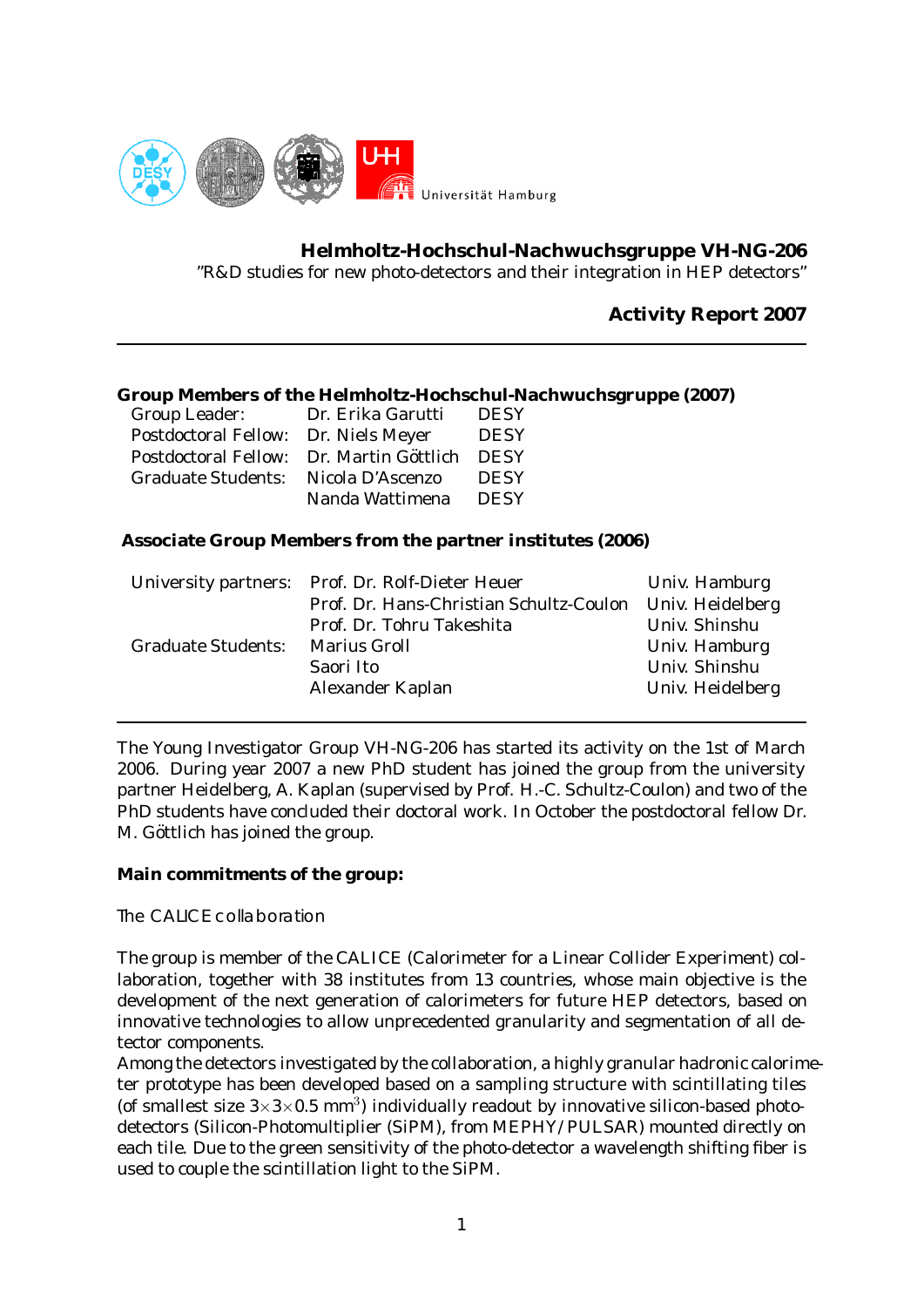After the commissioning run in 2006, the fully equipped calorimeter prototype has been tested this summer at the CERN SPS test beam. The operation of the detector, mainly driven by the photo-detectors, has proved to fulfill expectations. The analysis of the physics data 2006 has been presented at conferences and reported in internal CALICE notes. The analysis of 2007 data has posed severe challanges to the software, not only for the larger number of channels to handle, but also for the increased volume of data to be processed.

A test beam at Fermilab, Chicago, is currently in preparation for the year 2008.

#### The PET experiment

During 2007 the group has intensified the laboratory activities of tests of new photodetectors and their application to new fields.

The main challenges posed by the design of future Positron Emission Tomography machines are the improvement of the spatial and timing resolution and the combined operation with magnetic resonance. The Micro Pixel Photon Counter by Hamamatsu is a good candidate for this application. Its small size (down to  $1 \times 1$  mm<sup>2</sup>) and the high photo-detection efficiency in the blue spectral region allow the direct readout of a highly segmented scintillator matrix improving the spatial resolution of the machine.

The group has tested the energy resolution at the 511 keV and the time response of a basic, but innovative, PET system made of two LSO crystals coupled to two MPPC photo-detectors.

#### The ALPS experiment

The group is also involved in the ALPS (Axion-Like Particle Search) experiment, a jointventure of DESY, Laserzentrum Hannover e.V. and Hamburger Sternwarte. Scope of the experiment is detection of laser photons penetrating an optical barrier with very high sensitivity. Observation of these kind of signals can only be explained by so far undiscovered light particles, which emerge in beyond-standard-model theories. The sensitivity achievable depends on a combination of the laser power, the measurement time, and the quality of the photon detector. ALPS has been approved and commissioned in 2007 and continues to take data.

#### **A short description of the main activities of the group in the year 2007:**

Commissioning of the hadronic calorimeter prototype

One of the major group activity during its second year has been the preparation for the test of the hadronic calorimeter prototype for the ILC at the CERN test beam. The leader of the group (Dr. E. Garutti) has been again appointed run coordinator for the three months of June - August. All the group members have taken active part to the CERN test beam. They have actively contributed to the detector commissioning and the data taking, as well as to the first level analysis and data quality checks.

The second CALICE test beam has been a even greater success than the first one in 2006. The fully commissioned detectors were operated with a 96% up-time. Around 200 Millions events have been collected corresponding to 15 TBytes of data.

In parallel to the hardware activity the group has intensified the work on reconstruction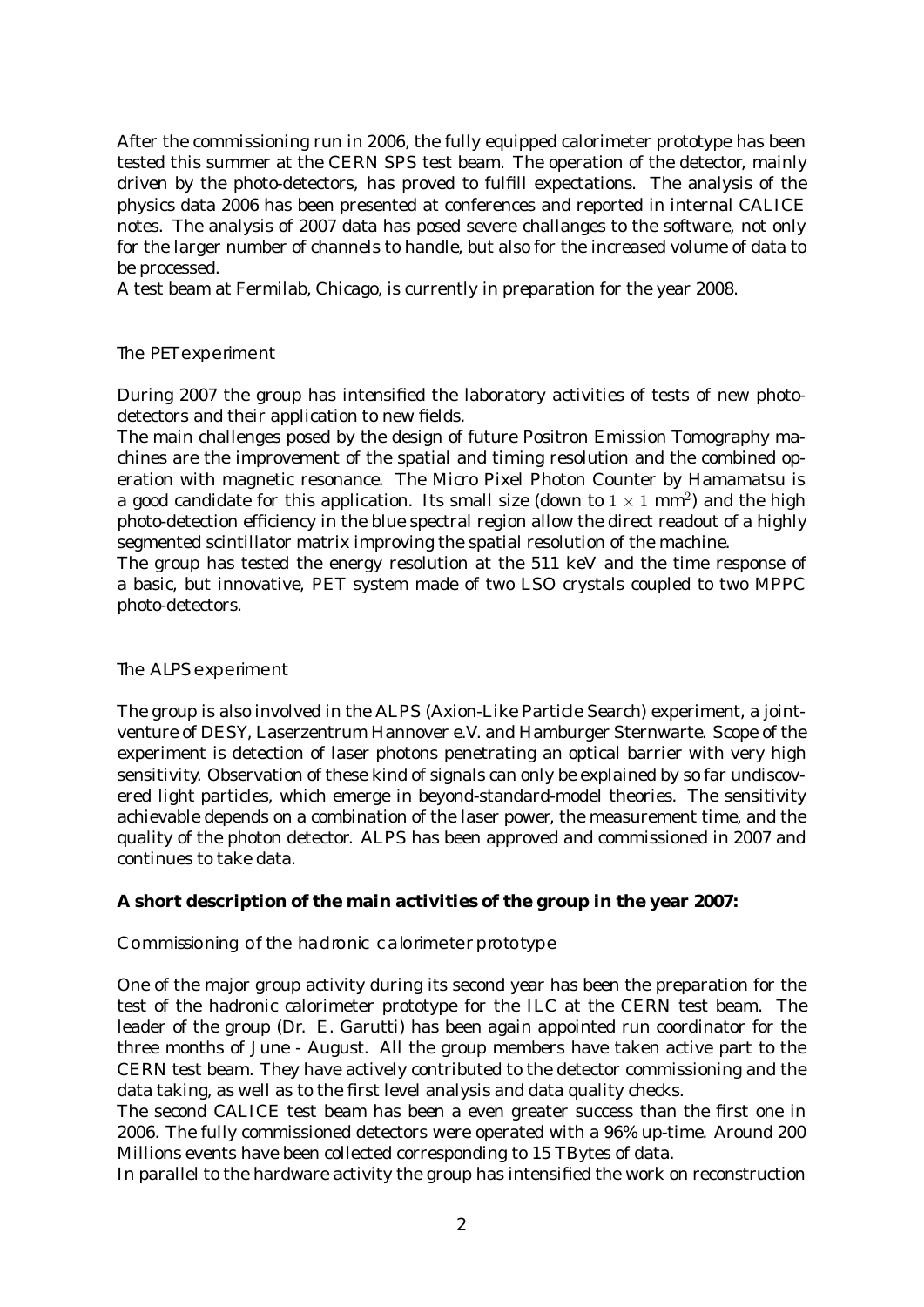and calibration as well as physics analysis of the data collected. Results on preliminary hadronic shower analysis have been published in the PhD thesis of M. Groll. Deeper understanding on the calibration procedure and the performance of the detector at the electromagnetic scale are the topic of two more PhD thesis in the group.

Research and study of new photo-detectors

In the laboratory set-up tests on the new silicon photo-detector produced by Hamamatsu (Multi-Pixel Photon-Counter) provided the first set of data for publication. The studies on direct and indirect (via wavelength shifting fiber) coupling of these new devices to organic scintillator tiles have been completed.

New feasibility studies with inorganic scintillators were carried out in the framework of a possible application of MPPC to positron emission tomography (PET). This study demonstrated that the technological achievements in the photo-detector development open the possibility of the design of new generation PET machines, with improved space resolution and sensitivity. Two diploma thesis are based on the results obtained with the laboratory measurements (one at the University of Hamburg, the second at the university of Heidelberg).

In October 2007 Dr. M. Göttlich has joined the group with the main task of further develop the promising PET application research and build a small PET prototype to demonstrate the feasibility of a multi-channel detector based on this technology. This part of the project is also supported by the University of Shinshu.

Optimization of the integration of photo-detectors in calorimeter readout

The Japanese prototype of electromagnetic calorimeter with MPPC readout has been tested at the DESY test beam during Feb.-Mar. 2007. The readout electronics used by the hadronic calorimeter prototype has been successfully adapted. The test beam experiment has provided a very important set of data, which confirms the applicability of the silicon-based photo-detectors for HEP detectors readout.

Contribution to ALPS

ALPS is a very small collaboration, so naturally our group is involved in all aspects of the experiment. During 2007, substantial contributions were made to characterizing the photon detector, operation of the experiment as a whole, offline software development, and data analysis. Status reports at two DESY PRC open sessions and at the DPG spring meeting in Heidelberg by Dr. N. Meyer also indicate the central role of our group inside ALPS.

# **List of Publications**

- **1)** M. Groll. *Construction and commissioning of a hadronic test-beam calorimeter to validate the particle-flow concept at the ILC*, PhD thesis.
- **2)** A. Eggemann. *Messungen zur Anwendung von Geiger Mode Photodioden*, Diploma thesis.
- **3)** N. D'Ascenzo, A. Eggemann, E. Garutti. *Study of Micro Pixel Photon Counters for a High Granularity Scintillator-Based Hadron Calorimeter*, DESY internal note DESY07-196, and arxiv-ph/0711.1287.